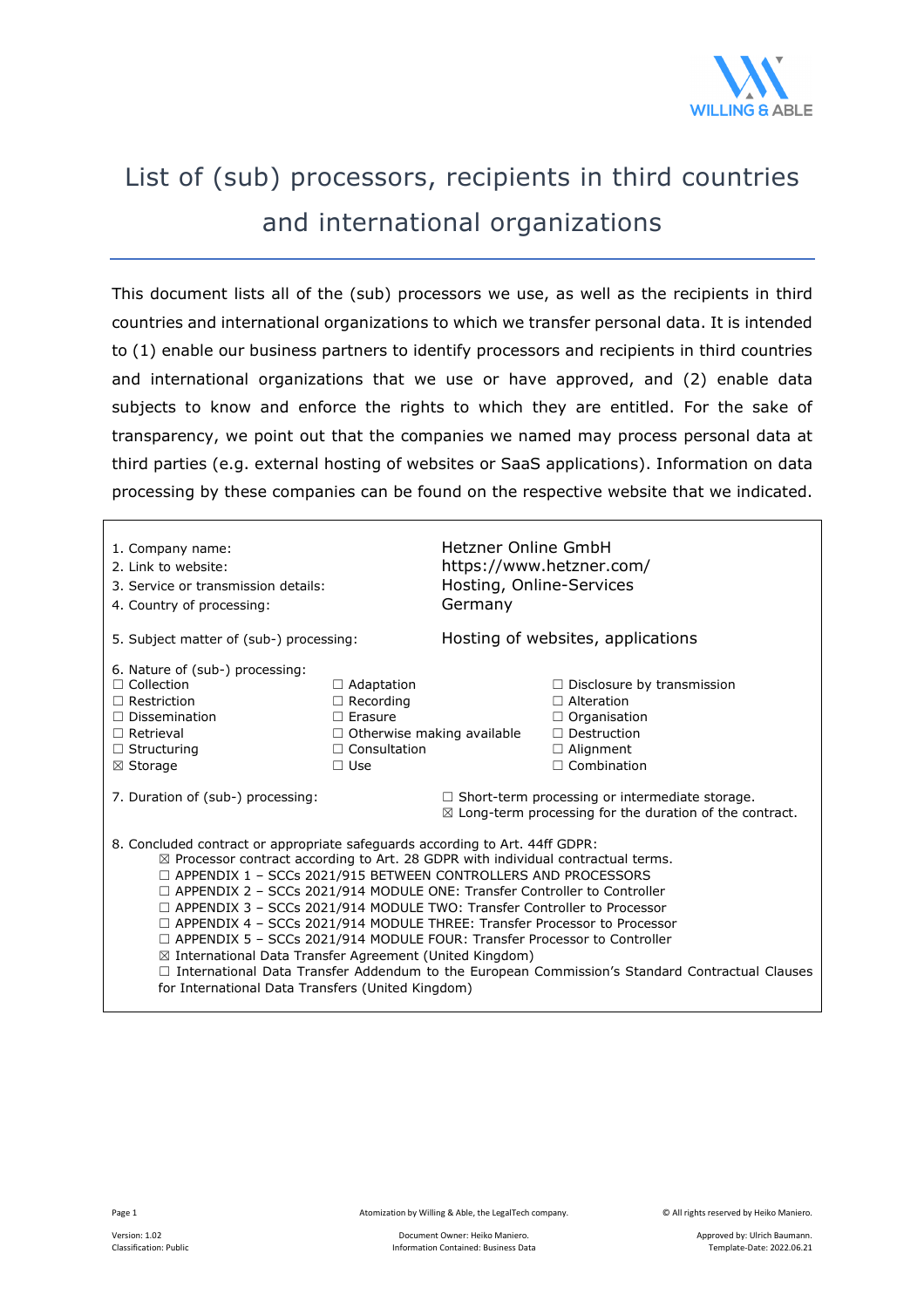

| 1. Company name:<br>2. Link to website:<br>3. Service or transmission details:<br>4. Country of processing:                                                                                                                                                                                                                                                                                                                                                                                                                                                                                                                                                                                                                                                                                                    |                                                                                                                                   | 1&1 Telecommunication SE<br>https://www.1und1.de/<br>Hosting, Online-Services<br>Germany |                                                                                                                                               |  |
|----------------------------------------------------------------------------------------------------------------------------------------------------------------------------------------------------------------------------------------------------------------------------------------------------------------------------------------------------------------------------------------------------------------------------------------------------------------------------------------------------------------------------------------------------------------------------------------------------------------------------------------------------------------------------------------------------------------------------------------------------------------------------------------------------------------|-----------------------------------------------------------------------------------------------------------------------------------|------------------------------------------------------------------------------------------|-----------------------------------------------------------------------------------------------------------------------------------------------|--|
| 5. Subject matter of (sub-) processing:                                                                                                                                                                                                                                                                                                                                                                                                                                                                                                                                                                                                                                                                                                                                                                        |                                                                                                                                   | Hosting of websites, applications                                                        |                                                                                                                                               |  |
| 6. Nature of (sub-) processing:<br>$\Box$ Collection<br>$\Box$ Restriction<br>$\Box$ Dissemination<br>$\Box$ Retrieval<br>$\Box$ Structuring<br>⊠ Storage                                                                                                                                                                                                                                                                                                                                                                                                                                                                                                                                                                                                                                                      | $\Box$ Adaptation<br>$\Box$ Recording<br>$\Box$ Erasure<br>$\Box$ Otherwise making available<br>$\Box$ Consultation<br>$\Box$ Use |                                                                                          | $\Box$ Disclosure by transmission<br>$\Box$ Alteration<br>$\Box$ Organisation<br>$\Box$ Destruction<br>$\Box$ Alignment<br>$\Box$ Combination |  |
| 7. Duration of (sub-) processing:                                                                                                                                                                                                                                                                                                                                                                                                                                                                                                                                                                                                                                                                                                                                                                              |                                                                                                                                   |                                                                                          | $\Box$ Short-term processing or intermediate storage.<br>$\boxtimes$ Long-term processing for the duration of the contract.                   |  |
| 8. Concluded contract or appropriate safeguards according to Art. 44ff GDPR:<br>$\boxtimes$ Processor contract according to Art. 28 GDPR with individual contractual terms.<br>$\Box$ APPENDIX 1 - SCCs 2021/915 BETWEEN CONTROLLERS AND PROCESSORS<br>$\Box$ APPENDIX 2 - SCCs 2021/914 MODULE ONE: Transfer Controller to Controller<br>$\Box$ APPENDIX 3 - SCCs 2021/914 MODULE TWO: Transfer Controller to Processor<br>$\Box$ APPENDIX 4 - SCCs 2021/914 MODULE THREE: Transfer Processor to Processor<br>□ APPENDIX 5 - SCCs 2021/914 MODULE FOUR: Transfer Processor to Controller<br>⊠ International Data Transfer Agreement (United Kingdom)<br>□ International Data Transfer Addendum to the European Commission's Standard Contractual Clauses<br>for International Data Transfers (United Kingdom) |                                                                                                                                   |                                                                                          |                                                                                                                                               |  |
|                                                                                                                                                                                                                                                                                                                                                                                                                                                                                                                                                                                                                                                                                                                                                                                                                |                                                                                                                                   |                                                                                          |                                                                                                                                               |  |
| 1. Company name:                                                                                                                                                                                                                                                                                                                                                                                                                                                                                                                                                                                                                                                                                                                                                                                               |                                                                                                                                   |                                                                                          |                                                                                                                                               |  |
| 2. Link to website:<br>3. Service or transmission details:<br>4. Country of processing:                                                                                                                                                                                                                                                                                                                                                                                                                                                                                                                                                                                                                                                                                                                        |                                                                                                                                   | Strato<br>https://Strato.de/<br>Hosting, Online-Services<br>Germany                      |                                                                                                                                               |  |
| 5. Subject matter of (sub-) processing:                                                                                                                                                                                                                                                                                                                                                                                                                                                                                                                                                                                                                                                                                                                                                                        |                                                                                                                                   |                                                                                          | Hosting of websites, applications                                                                                                             |  |
| 6. Nature of (sub-) processing:<br>$\Box$ Collection<br>$\Box$ Restriction<br>$\Box$ Dissemination<br>$\Box$ Retrieval<br>$\Box$ Structuring<br>$\boxtimes$ Storage                                                                                                                                                                                                                                                                                                                                                                                                                                                                                                                                                                                                                                            | $\Box$ Adaptation<br>$\Box$ Recording<br>$\Box$ Erasure<br>$\Box$ Otherwise making available<br>$\Box$ Consultation<br>$\Box$ Use |                                                                                          | $\Box$ Disclosure by transmission<br>$\Box$ Alteration<br>$\Box$ Organisation<br>$\Box$ Destruction<br>$\Box$ Alignment<br>$\Box$ Combination |  |
| 7. Duration of (sub-) processing:                                                                                                                                                                                                                                                                                                                                                                                                                                                                                                                                                                                                                                                                                                                                                                              |                                                                                                                                   |                                                                                          | $\Box$ Short-term processing or intermediate storage.<br>$\boxtimes$ Long-term processing for the duration of the contract.                   |  |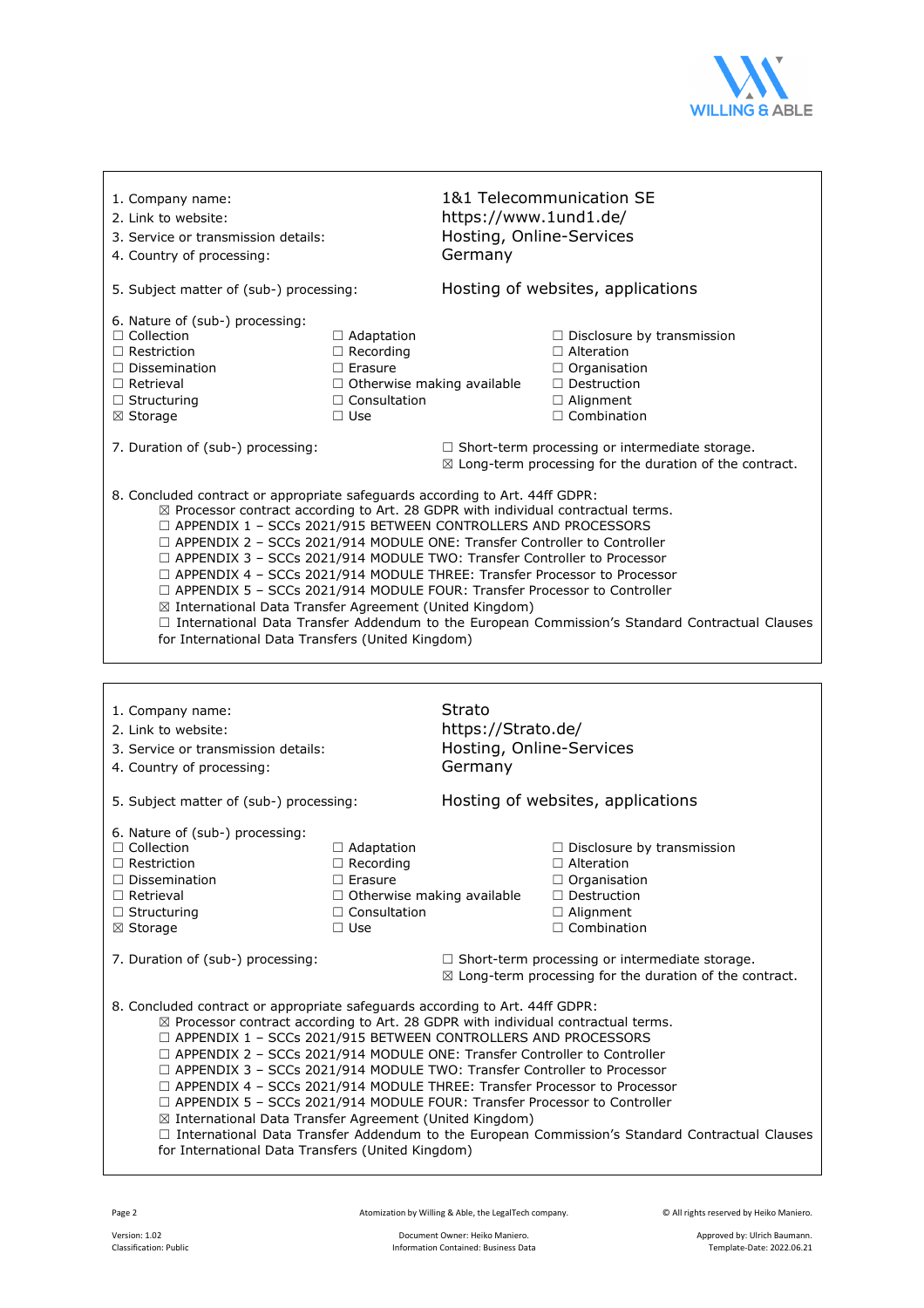

| 1. Company name:<br>2. Link to website:<br>3. Service or transmission details:<br>4. Country of processing:                                                                                                                                                                                                                                                                                                                                                                                                                                                                                                                                                                                                                                                                                                    |                                                                                                                                   | Contabo GmbH<br>https://contabo.com/<br>Hosting, Online-Services<br>Germany |                                                                                                                                               |  |
|----------------------------------------------------------------------------------------------------------------------------------------------------------------------------------------------------------------------------------------------------------------------------------------------------------------------------------------------------------------------------------------------------------------------------------------------------------------------------------------------------------------------------------------------------------------------------------------------------------------------------------------------------------------------------------------------------------------------------------------------------------------------------------------------------------------|-----------------------------------------------------------------------------------------------------------------------------------|-----------------------------------------------------------------------------|-----------------------------------------------------------------------------------------------------------------------------------------------|--|
| 5. Subject matter of (sub-) processing:                                                                                                                                                                                                                                                                                                                                                                                                                                                                                                                                                                                                                                                                                                                                                                        |                                                                                                                                   | Hosting of websites, applications                                           |                                                                                                                                               |  |
| 6. Nature of (sub-) processing:<br>$\Box$ Collection<br>$\Box$ Restriction<br>$\Box$ Dissemination<br>$\Box$ Retrieval<br>$\Box$ Structuring<br>⊠ Storage                                                                                                                                                                                                                                                                                                                                                                                                                                                                                                                                                                                                                                                      | $\Box$ Adaptation<br>$\Box$ Recording<br>$\Box$ Erasure<br>$\Box$ Otherwise making available<br>$\Box$ Consultation<br>$\Box$ Use |                                                                             | $\Box$ Disclosure by transmission<br>$\Box$ Alteration<br>$\Box$ Organisation<br>$\Box$ Destruction<br>□ Alignment<br>$\Box$ Combination      |  |
| 7. Duration of (sub-) processing:                                                                                                                                                                                                                                                                                                                                                                                                                                                                                                                                                                                                                                                                                                                                                                              |                                                                                                                                   |                                                                             | $\Box$ Short-term processing or intermediate storage.<br>$\boxtimes$ Long-term processing for the duration of the contract.                   |  |
| 8. Concluded contract or appropriate safeguards according to Art. 44ff GDPR:<br>$\boxtimes$ Processor contract according to Art. 28 GDPR with individual contractual terms.<br>$\Box$ APPENDIX 1 - SCCs 2021/915 BETWEEN CONTROLLERS AND PROCESSORS<br>$\Box$ APPENDIX 2 - SCCs 2021/914 MODULE ONE: Transfer Controller to Controller<br>$\Box$ APPENDIX 3 - SCCs 2021/914 MODULE TWO: Transfer Controller to Processor<br>$\Box$ APPENDIX 4 - SCCs 2021/914 MODULE THREE: Transfer Processor to Processor<br>□ APPENDIX 5 - SCCs 2021/914 MODULE FOUR: Transfer Processor to Controller<br>⊠ International Data Transfer Agreement (United Kingdom)<br>□ International Data Transfer Addendum to the European Commission's Standard Contractual Clauses<br>for International Data Transfers (United Kingdom) |                                                                                                                                   |                                                                             |                                                                                                                                               |  |
|                                                                                                                                                                                                                                                                                                                                                                                                                                                                                                                                                                                                                                                                                                                                                                                                                |                                                                                                                                   |                                                                             |                                                                                                                                               |  |
|                                                                                                                                                                                                                                                                                                                                                                                                                                                                                                                                                                                                                                                                                                                                                                                                                |                                                                                                                                   |                                                                             |                                                                                                                                               |  |
| 1. Company name:<br>2. Link to website:<br>3. Service or transmission details:<br>4. Country of processing:                                                                                                                                                                                                                                                                                                                                                                                                                                                                                                                                                                                                                                                                                                    |                                                                                                                                   | Hosting, Online-Services<br>Germany, USA                                    | Amazon Web Services, Inc.<br>https://aws.amazon.com/                                                                                          |  |
| 5. Subject matter of (sub-) processing:                                                                                                                                                                                                                                                                                                                                                                                                                                                                                                                                                                                                                                                                                                                                                                        |                                                                                                                                   |                                                                             | Hosting of websites, applications                                                                                                             |  |
| 6. Nature of (sub-) processing:<br>$\Box$ Collection<br>$\Box$ Restriction<br>$\Box$ Dissemination<br>$\Box$ Retrieval<br>$\Box$ Structuring<br>⊠ Storage                                                                                                                                                                                                                                                                                                                                                                                                                                                                                                                                                                                                                                                      | $\Box$ Adaptation<br>$\Box$ Recording<br>$\Box$ Erasure<br>$\Box$ Otherwise making available<br>$\Box$ Consultation<br>$\Box$ Use |                                                                             | $\Box$ Disclosure by transmission<br>$\Box$ Alteration<br>$\Box$ Organisation<br>$\Box$ Destruction<br>$\Box$ Alignment<br>$\Box$ Combination |  |
| 7. Duration of (sub-) processing:                                                                                                                                                                                                                                                                                                                                                                                                                                                                                                                                                                                                                                                                                                                                                                              |                                                                                                                                   |                                                                             | $\Box$ Short-term processing or intermediate storage.<br>$\boxtimes$ Long-term processing for the duration of the contract.                   |  |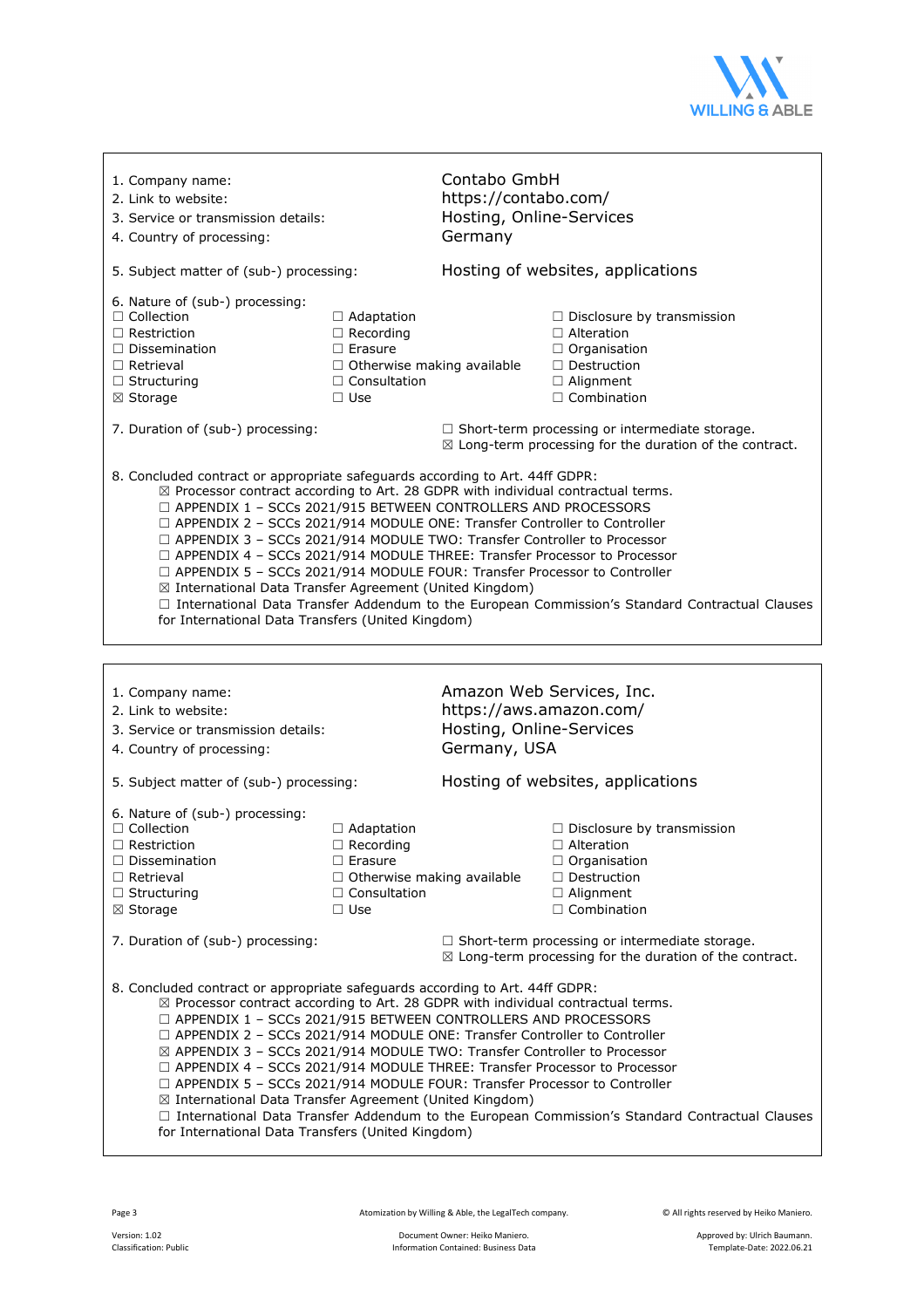

| 1. Company name:<br>2. Link to website:<br>3. Service or transmission details:<br>4. Country of processing:                                                                                                                                                                                                                                                                                                                                                                                                                                                                                                                                                                                                                                                                                               |                                                                                                                                   | Microsoft Ireland Operations Limited<br>https://azure.microsoft.com/, office.com<br>Hosting, Online-Services<br>Germany, Netherlands, Ireland, USA |                                                                                                                                               |  |
|-----------------------------------------------------------------------------------------------------------------------------------------------------------------------------------------------------------------------------------------------------------------------------------------------------------------------------------------------------------------------------------------------------------------------------------------------------------------------------------------------------------------------------------------------------------------------------------------------------------------------------------------------------------------------------------------------------------------------------------------------------------------------------------------------------------|-----------------------------------------------------------------------------------------------------------------------------------|----------------------------------------------------------------------------------------------------------------------------------------------------|-----------------------------------------------------------------------------------------------------------------------------------------------|--|
| 5. Subject matter of (sub-) processing:                                                                                                                                                                                                                                                                                                                                                                                                                                                                                                                                                                                                                                                                                                                                                                   |                                                                                                                                   | Hosting of websites, applications, Office 365                                                                                                      |                                                                                                                                               |  |
| 6. Nature of (sub-) processing:<br>$\Box$ Collection<br>$\Box$ Restriction<br>$\Box$ Dissemination<br>$\Box$ Retrieval<br>$\Box$ Structuring<br>⊠ Storage                                                                                                                                                                                                                                                                                                                                                                                                                                                                                                                                                                                                                                                 | $\Box$ Adaptation<br>$\Box$ Recording<br>$\Box$ Erasure<br>$\Box$ Otherwise making available<br>$\Box$ Consultation<br>$\Box$ Use |                                                                                                                                                    | $\Box$ Disclosure by transmission<br>$\Box$ Alteration<br>$\Box$ Organisation<br>$\Box$ Destruction<br>□ Alignment<br>$\Box$ Combination      |  |
| 7. Duration of (sub-) processing:                                                                                                                                                                                                                                                                                                                                                                                                                                                                                                                                                                                                                                                                                                                                                                         |                                                                                                                                   |                                                                                                                                                    | $\Box$ Short-term processing or intermediate storage.<br>$\boxtimes$ Long-term processing for the duration of the contract.                   |  |
| 8. Concluded contract or appropriate safeguards according to Art. 44ff GDPR:<br>$\boxtimes$ Processor contract according to Art. 28 GDPR with individual contractual terms.<br>$\Box$ APPENDIX 1 - SCCs 2021/915 BETWEEN CONTROLLERS AND PROCESSORS<br>$\Box$ APPENDIX 2 - SCCs 2021/914 MODULE ONE: Transfer Controller to Controller<br>⊠ APPENDIX 3 - SCCs 2021/914 MODULE TWO: Transfer Controller to Processor<br>$\Box$ APPENDIX 4 - SCCs 2021/914 MODULE THREE: Transfer Processor to Processor<br>□ APPENDIX 5 - SCCs 2021/914 MODULE FOUR: Transfer Processor to Controller<br>⊠ International Data Transfer Agreement (United Kingdom)<br>□ International Data Transfer Addendum to the European Commission's Standard Contractual Clauses<br>for International Data Transfers (United Kingdom) |                                                                                                                                   |                                                                                                                                                    |                                                                                                                                               |  |
|                                                                                                                                                                                                                                                                                                                                                                                                                                                                                                                                                                                                                                                                                                                                                                                                           |                                                                                                                                   |                                                                                                                                                    |                                                                                                                                               |  |
|                                                                                                                                                                                                                                                                                                                                                                                                                                                                                                                                                                                                                                                                                                                                                                                                           |                                                                                                                                   |                                                                                                                                                    |                                                                                                                                               |  |
| 1. Company name:<br>2. Link to website:<br>3. Service or transmission details:<br>4. Country of processing:                                                                                                                                                                                                                                                                                                                                                                                                                                                                                                                                                                                                                                                                                               |                                                                                                                                   | Google LLC<br>Hosting, Online-Services<br>Ireland, USA                                                                                             | cloud.google.com, workspace.google.com                                                                                                        |  |
| 5. Subject matter of (sub-) processing:                                                                                                                                                                                                                                                                                                                                                                                                                                                                                                                                                                                                                                                                                                                                                                   |                                                                                                                                   |                                                                                                                                                    | Hosting of websites, applications                                                                                                             |  |
| 6. Nature of (sub-) processing:<br>$\Box$ Collection<br>$\Box$ Restriction<br>$\Box$ Dissemination<br>$\Box$ Retrieval<br>$\Box$ Structuring<br>$\boxtimes$ Storage                                                                                                                                                                                                                                                                                                                                                                                                                                                                                                                                                                                                                                       | □ Adaptation<br>$\Box$ Recording<br>$\Box$ Erasure<br>$\Box$ Otherwise making available<br>$\Box$ Consultation<br>$\Box$ Use      |                                                                                                                                                    | $\Box$ Disclosure by transmission<br>$\Box$ Alteration<br>$\Box$ Organisation<br>$\Box$ Destruction<br>$\Box$ Alignment<br>$\Box$ Combination |  |
| 7. Duration of (sub-) processing:                                                                                                                                                                                                                                                                                                                                                                                                                                                                                                                                                                                                                                                                                                                                                                         |                                                                                                                                   |                                                                                                                                                    | $\Box$ Short-term processing or intermediate storage.<br>$\boxtimes$ Long-term processing for the duration of the contract.                   |  |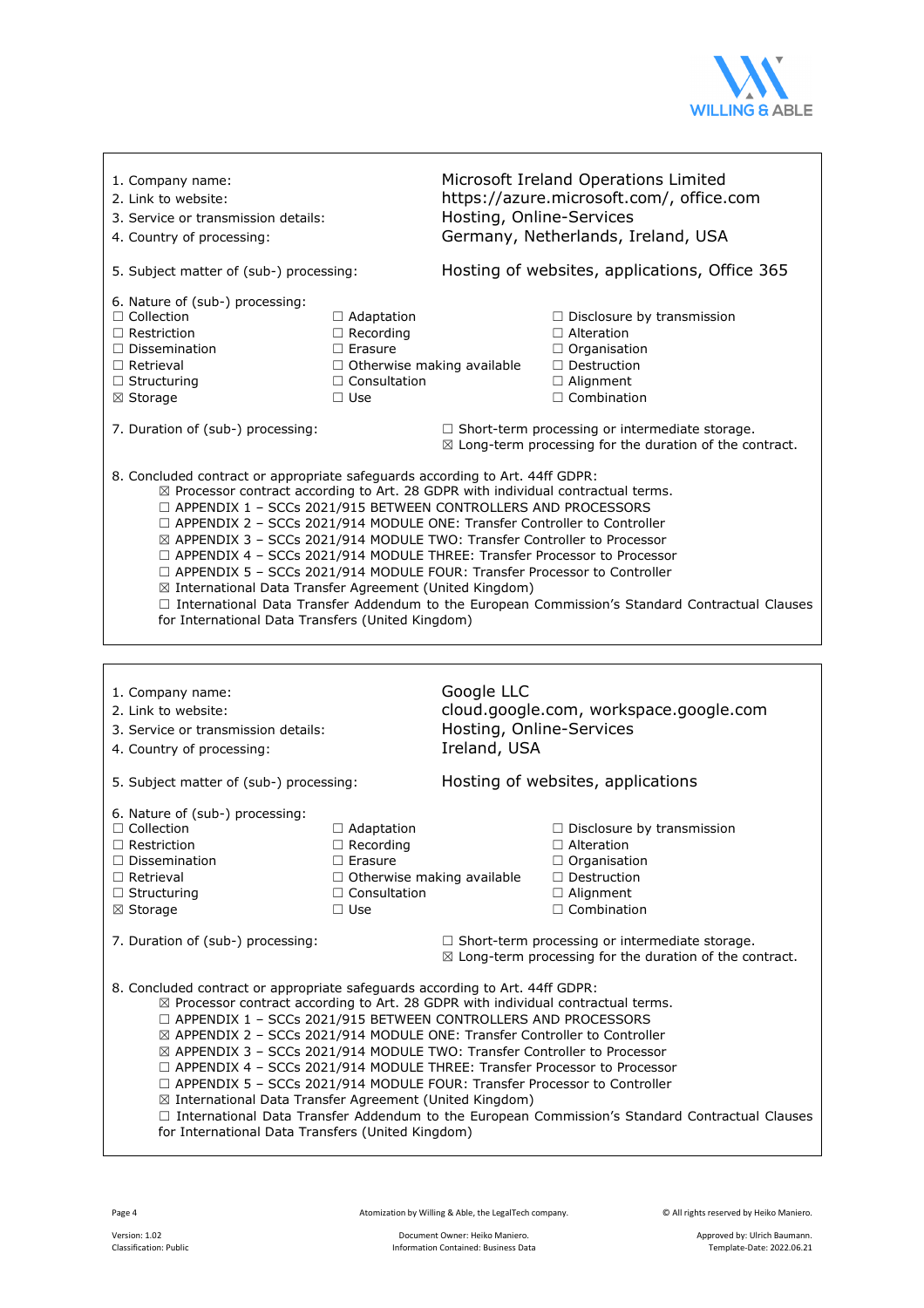

| 1. Company name:<br>2. Link to website:<br>3. Service or transmission details:<br>4. Country of processing:                                                                                                                                                                                                                                                                                                                                                                                                                                                                                                                                                                                                                                                                                               |                                                                                                                                        | Willing & Able Operations LLC<br>https://willing-able.com/<br>SaaS Apps, Hosting<br>Germany, Netherlands, Ireland |                                                                                                                                                              |  |
|-----------------------------------------------------------------------------------------------------------------------------------------------------------------------------------------------------------------------------------------------------------------------------------------------------------------------------------------------------------------------------------------------------------------------------------------------------------------------------------------------------------------------------------------------------------------------------------------------------------------------------------------------------------------------------------------------------------------------------------------------------------------------------------------------------------|----------------------------------------------------------------------------------------------------------------------------------------|-------------------------------------------------------------------------------------------------------------------|--------------------------------------------------------------------------------------------------------------------------------------------------------------|--|
| 5. Subject matter of (sub-) processing:                                                                                                                                                                                                                                                                                                                                                                                                                                                                                                                                                                                                                                                                                                                                                                   |                                                                                                                                        | Provision of applications                                                                                         |                                                                                                                                                              |  |
| 6. Nature of (sub-) processing:<br>$\boxtimes$ Collection<br>$\Box$ Restriction<br>$\Box$ Dissemination<br>$\Box$ Retrieval<br>$\boxtimes$ Structuring<br>⊠ Storage                                                                                                                                                                                                                                                                                                                                                                                                                                                                                                                                                                                                                                       | $\Box$ Adaptation<br>$\Box$ Recording<br>$\Box$ Erasure<br>$\Box$ Consultation<br>$\Box$ Use                                           | ⊠ Otherwise making available                                                                                      | $\boxtimes$ Disclosure by transmission<br>$\Box$ Alteration<br>$\boxtimes$ Organisation<br>$\Box$ Destruction<br>$\Box$ Alignment<br>$\boxtimes$ Combination |  |
| 7. Duration of (sub-) processing:                                                                                                                                                                                                                                                                                                                                                                                                                                                                                                                                                                                                                                                                                                                                                                         |                                                                                                                                        |                                                                                                                   | $\Box$ Short-term processing or intermediate storage.<br>$\boxtimes$ Long-term processing for the duration of the contract.                                  |  |
| 8. Concluded contract or appropriate safeguards according to Art. 44ff GDPR:<br>$\Box$ Processor contract according to Art. 28 GDPR with individual contractual terms.<br>$\Box$ APPENDIX 1 - SCCs 2021/915 BETWEEN CONTROLLERS AND PROCESSORS<br>$\Box$ APPENDIX 2 - SCCs 2021/914 MODULE ONE: Transfer Controller to Controller<br>⊠ APPENDIX 3 - SCCs 2021/914 MODULE TWO: Transfer Controller to Processor<br>$\Box$ APPENDIX 4 - SCCs 2021/914 MODULE THREE: Transfer Processor to Processor<br>$\Box$ APPENDIX 5 - SCCs 2021/914 MODULE FOUR: Transfer Processor to Controller<br>⊠ International Data Transfer Agreement (United Kingdom)<br>□ International Data Transfer Addendum to the European Commission's Standard Contractual Clauses<br>for International Data Transfers (United Kingdom) |                                                                                                                                        |                                                                                                                   |                                                                                                                                                              |  |
|                                                                                                                                                                                                                                                                                                                                                                                                                                                                                                                                                                                                                                                                                                                                                                                                           |                                                                                                                                        |                                                                                                                   |                                                                                                                                                              |  |
|                                                                                                                                                                                                                                                                                                                                                                                                                                                                                                                                                                                                                                                                                                                                                                                                           |                                                                                                                                        |                                                                                                                   |                                                                                                                                                              |  |
| 1. Company name:<br>2. Link to website:<br>3. Service or transmission details:<br>4. Country of processing:                                                                                                                                                                                                                                                                                                                                                                                                                                                                                                                                                                                                                                                                                               |                                                                                                                                        | https://willing-able.com/<br>SaaS Apps, Hosting                                                                   | Willing & Able Licensing LLC<br>Germany, Netherlands, Ireland                                                                                                |  |
| 5. Subject matter of (sub-) processing:                                                                                                                                                                                                                                                                                                                                                                                                                                                                                                                                                                                                                                                                                                                                                                   |                                                                                                                                        | Provision of applications                                                                                         |                                                                                                                                                              |  |
| 6. Nature of (sub-) processing:<br>⊠ Collection<br>$\Box$ Restriction<br>$\Box$ Dissemination<br>$\Box$ Retrieval<br>$\boxtimes$ Structuring<br>⊠ Storage                                                                                                                                                                                                                                                                                                                                                                                                                                                                                                                                                                                                                                                 | $\Box$ Adaptation<br>$\Box$ Recording<br>$\Box$ Erasure<br>$\boxtimes$ Otherwise making available<br>$\Box$ Consultation<br>$\Box$ Use |                                                                                                                   | $\boxtimes$ Disclosure by transmission<br>$\Box$ Alteration<br>⊠ Organisation<br>$\Box$ Destruction<br>$\Box$ Alignment<br>$\boxtimes$ Combination           |  |
| 7. Duration of (sub-) processing:                                                                                                                                                                                                                                                                                                                                                                                                                                                                                                                                                                                                                                                                                                                                                                         |                                                                                                                                        |                                                                                                                   | $\Box$ Short-term processing or intermediate storage.<br>$\boxtimes$ Long-term processing for the duration of the contract.                                  |  |